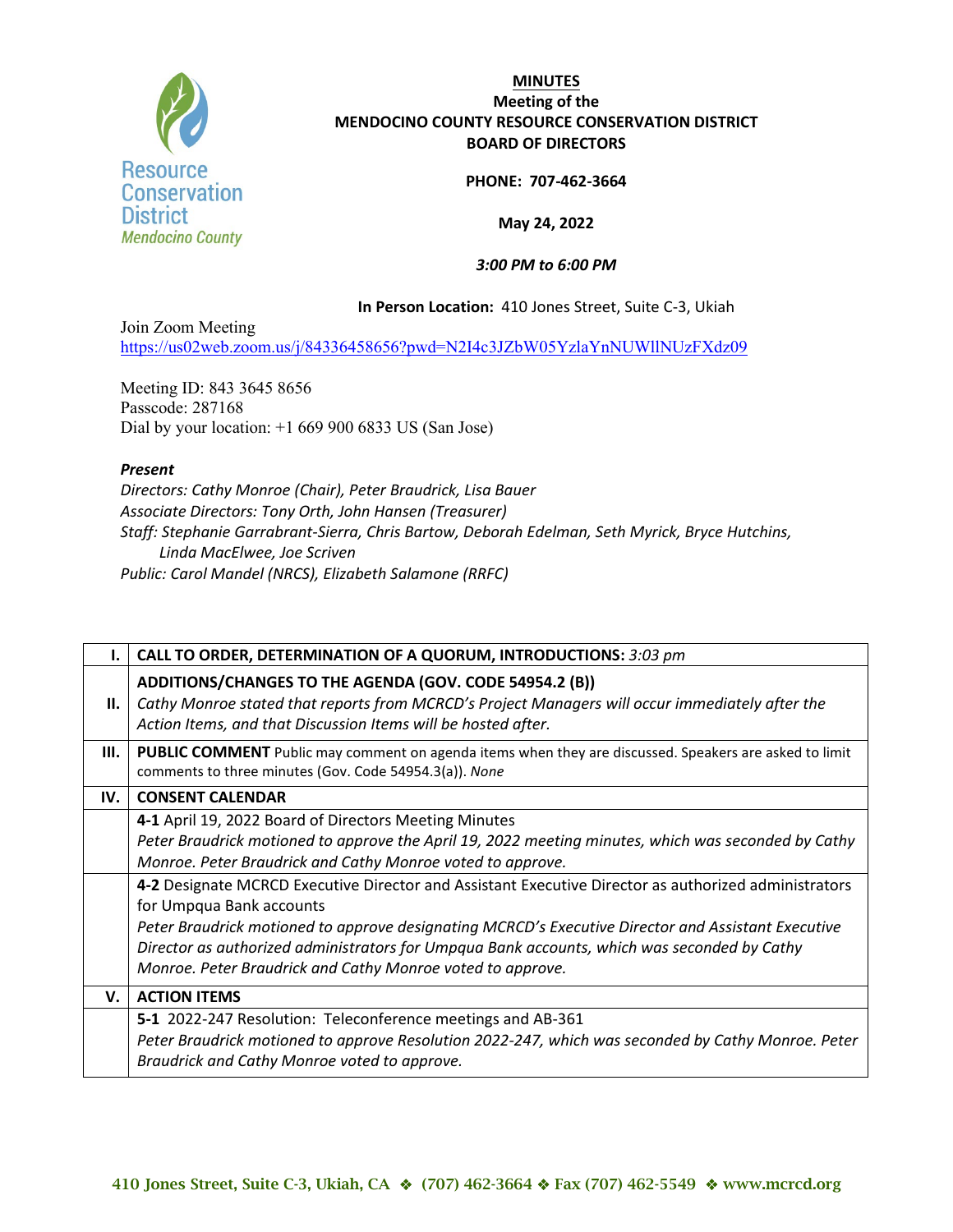|     | 5-2 2022-248 Resolution: Approval to enter into contract with State Water Resources Control Board for     |
|-----|-----------------------------------------------------------------------------------------------------------|
|     | Peter Braudrick motioned to approve Resolution 2022-248, which was seconded by Cathy Monroe. Peter        |
|     | Braudrick and Cathy Monroe voted to approve.                                                              |
|     | 5-3 2022-249 Resolution: Approval to enter into Agreement with Caltrans for Eel River TMDL Peter          |
|     | Braudrick motioned to approve Resolution 2022-249, which was seconded by Cathy Monroe. Peter              |
|     |                                                                                                           |
|     | Braudrick and Cathy Monroe voted to approve.                                                              |
|     | 5-4 Board approval of Financial Statements for March 2022                                                 |
|     | Stephanie Garrabrant-Sierra (Executive Director) stated that the Financial Statements for March 2022      |
|     | will be included in the quarterly review of financial statements at the June 2022 Board meeting, and will |
|     | not be an action item for the Board of Directors for the May 24, 2022 meeting.                            |
|     |                                                                                                           |
|     | 5-5 Board approval of Warrant Requests for April 2022                                                     |
|     | Stephanie Garrabrant-Sierra (Executive Director) stated that the Warrant Requests for April 2022 will     |
|     | not be an action item for the Board of Directors for the May 24, 2022 meeting.                            |
| VI. | <b>DISCUSSION ITEMS</b>                                                                                   |
|     | 6-1 Project Manager reports and updates                                                                   |
|     |                                                                                                           |
|     | MCRCD'S BOARD of Directors should note that this meeting was recorded for their viewing.                  |
|     |                                                                                                           |
|     | Chris Bartow - Willits Bypass Mitigation Lands Manager                                                    |
|     | Staff have been preparing for grazing activities to commence. Monitoring preparation will be complete     |
|     |                                                                                                           |
|     | this week, then they will move into maintenance activities. Public tours started again this spring, and   |
|     | usually occur once per month. The spring bird surveys were completed using the Point Blue                 |
|     | methodology. Marisela de Santa Anna served as the project lead.                                           |
|     |                                                                                                           |
|     | Seth Myrick - Sustainable Agriculture Project Manager                                                     |
|     | Carbon Farm planning is continuing. The CDFA technical assistance contracts for HSP and SWEEP are         |
|     | ongoing. MCRCD helped farmers apply for over \$900,000 for 24 projects; with \$697,000 approved so        |
|     | far. Last month they hosted a Drought Resilience in Vineyards workshop with UCANR and UC Coop             |
|     | Extension. The SALC contract is nearing its end. They hosted a soil health demonstration for the Farm to  |
|     | School Project at Fort Bragg Middle School with NCO via a CDFA contract.                                  |
|     |                                                                                                           |
|     | <b>Bryce Hutchins - Forestry Project Manager</b>                                                          |
|     | Ellen Murphy will join MCRCD as a GrizzlyCorps Fellow in September. Two positions have been               |
|     | advertised for the Forest Health and Resiliency Program, with the goal to hire someone in June to         |
|     | overlap with Bryce before he leaves august 31. North Bay Forest Improvement Program was awarded           |
|     |                                                                                                           |
|     | \$3.5 M to expand its efforts. We have assisted 7 applicants with 110 acres of planned fuel reduction; 56 |
|     | acres have been completed and certified by Bryce. The North Coast Oak Woodlands RCPP - closes             |
|     | December 2022. The agreement with Jackson Demonstration State Forest was recently executed that           |
|     | provides \$250,000 for professional services on JDSF lands.                                               |
|     |                                                                                                           |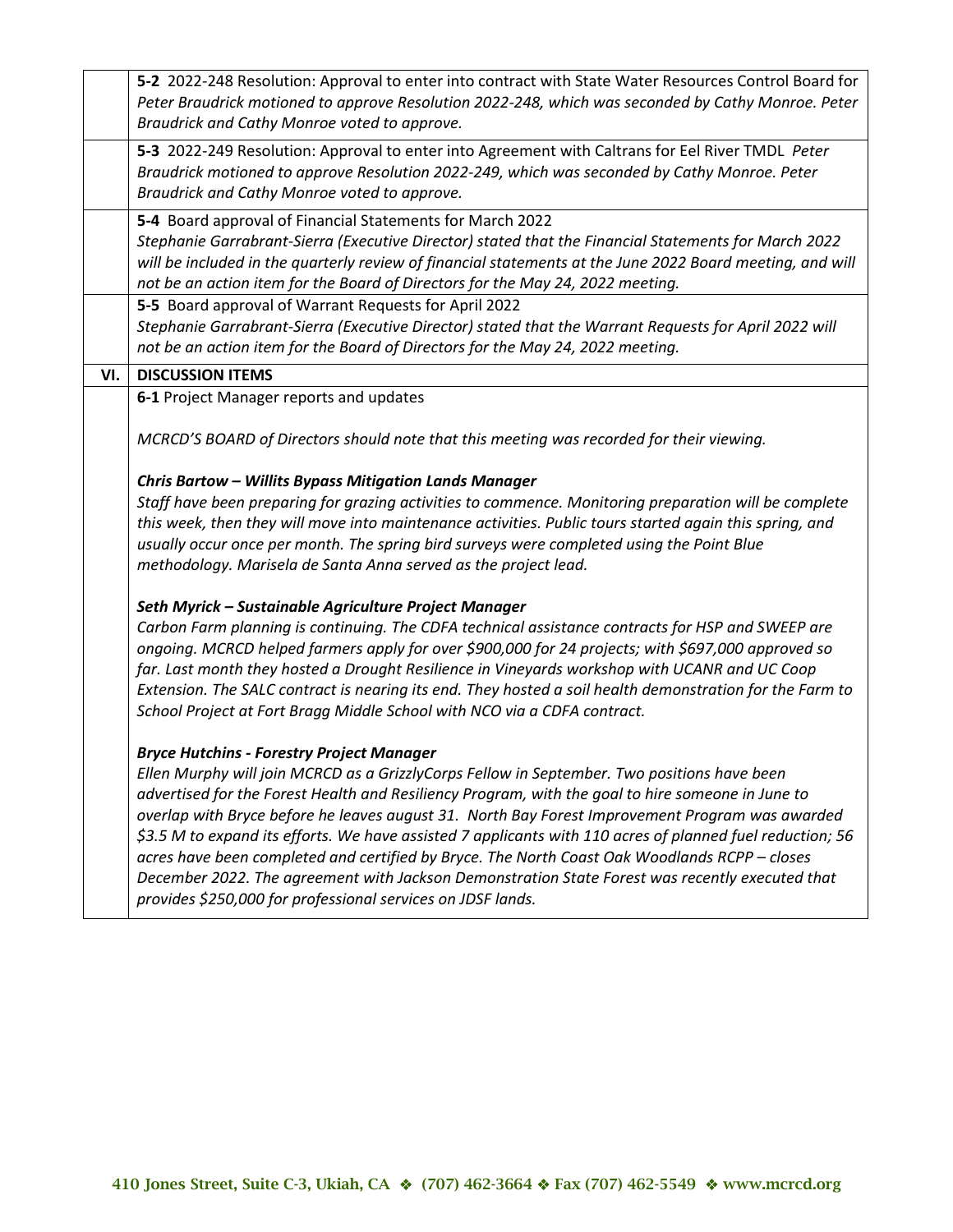| Our contract with CARCD for the GRASS-C Program continues as we adapt it to our region. It will<br>coordinate with our cannabis BMP quide. The Trinity County RCD is translating the BMP quide into<br>Hmong. The QZ mussel monitoring season began in April. Last year there was a Harmful Algal Bloom<br>(HAB) in Mill Creek Ponds that prevented us from monitoring substrates. We should include HABs<br>identification in our training regimen. The Ukiah Valley Basin GSA meetings continue. Mike Webster is<br>no longer on our board and not on the TAC, so MCRCD has no representation on that team. Deborah<br>would like to continue to participate in the meetings, but we will need a resolution from the Board for<br>her to attend.<br>Linda MacElwee - Navarro Watershed Coordinator<br>The landowner meeting on collaborative water management has been moved to the North Fork<br>Navarro. Recent fund raising events in Anderson Valley will be important for the Navarro River Resource<br>Center to stay open. The SALC project is nearing an end, and will occupy the agriculture chapter when<br>the county creates a climate action plan. Our WCB contract was recently approved. Landowners have<br>agreed to the terms and conditions of the scope of work.<br><b>Joe Scriven - Assistant Executive Director</b><br>Staffing challenges this fiscal year. Hiring staff has helped. Forecast for new Forestry Project Manager<br>and GrizzlyCorps Fellow will help a lot. Addition of Business Manager will make a big difference. Adding<br>another project manager to help with the Water Resources Program and Joe's projects will be needed in<br>the near future.<br>Stephanie Garrabrant-Sierra - Executive Director |  |
|-----------------------------------------------------------------------------------------------------------------------------------------------------------------------------------------------------------------------------------------------------------------------------------------------------------------------------------------------------------------------------------------------------------------------------------------------------------------------------------------------------------------------------------------------------------------------------------------------------------------------------------------------------------------------------------------------------------------------------------------------------------------------------------------------------------------------------------------------------------------------------------------------------------------------------------------------------------------------------------------------------------------------------------------------------------------------------------------------------------------------------------------------------------------------------------------------------------------------------------------------------------------------------------------------------------------------------------------------------------------------------------------------------------------------------------------------------------------------------------------------------------------------------------------------------------------------------------------------------------------------------------------------------------------------------------------------------------------------------------------------------|--|
|                                                                                                                                                                                                                                                                                                                                                                                                                                                                                                                                                                                                                                                                                                                                                                                                                                                                                                                                                                                                                                                                                                                                                                                                                                                                                                                                                                                                                                                                                                                                                                                                                                                                                                                                                     |  |
|                                                                                                                                                                                                                                                                                                                                                                                                                                                                                                                                                                                                                                                                                                                                                                                                                                                                                                                                                                                                                                                                                                                                                                                                                                                                                                                                                                                                                                                                                                                                                                                                                                                                                                                                                     |  |
|                                                                                                                                                                                                                                                                                                                                                                                                                                                                                                                                                                                                                                                                                                                                                                                                                                                                                                                                                                                                                                                                                                                                                                                                                                                                                                                                                                                                                                                                                                                                                                                                                                                                                                                                                     |  |
|                                                                                                                                                                                                                                                                                                                                                                                                                                                                                                                                                                                                                                                                                                                                                                                                                                                                                                                                                                                                                                                                                                                                                                                                                                                                                                                                                                                                                                                                                                                                                                                                                                                                                                                                                     |  |
|                                                                                                                                                                                                                                                                                                                                                                                                                                                                                                                                                                                                                                                                                                                                                                                                                                                                                                                                                                                                                                                                                                                                                                                                                                                                                                                                                                                                                                                                                                                                                                                                                                                                                                                                                     |  |
|                                                                                                                                                                                                                                                                                                                                                                                                                                                                                                                                                                                                                                                                                                                                                                                                                                                                                                                                                                                                                                                                                                                                                                                                                                                                                                                                                                                                                                                                                                                                                                                                                                                                                                                                                     |  |
|                                                                                                                                                                                                                                                                                                                                                                                                                                                                                                                                                                                                                                                                                                                                                                                                                                                                                                                                                                                                                                                                                                                                                                                                                                                                                                                                                                                                                                                                                                                                                                                                                                                                                                                                                     |  |
|                                                                                                                                                                                                                                                                                                                                                                                                                                                                                                                                                                                                                                                                                                                                                                                                                                                                                                                                                                                                                                                                                                                                                                                                                                                                                                                                                                                                                                                                                                                                                                                                                                                                                                                                                     |  |
|                                                                                                                                                                                                                                                                                                                                                                                                                                                                                                                                                                                                                                                                                                                                                                                                                                                                                                                                                                                                                                                                                                                                                                                                                                                                                                                                                                                                                                                                                                                                                                                                                                                                                                                                                     |  |
|                                                                                                                                                                                                                                                                                                                                                                                                                                                                                                                                                                                                                                                                                                                                                                                                                                                                                                                                                                                                                                                                                                                                                                                                                                                                                                                                                                                                                                                                                                                                                                                                                                                                                                                                                     |  |
|                                                                                                                                                                                                                                                                                                                                                                                                                                                                                                                                                                                                                                                                                                                                                                                                                                                                                                                                                                                                                                                                                                                                                                                                                                                                                                                                                                                                                                                                                                                                                                                                                                                                                                                                                     |  |
|                                                                                                                                                                                                                                                                                                                                                                                                                                                                                                                                                                                                                                                                                                                                                                                                                                                                                                                                                                                                                                                                                                                                                                                                                                                                                                                                                                                                                                                                                                                                                                                                                                                                                                                                                     |  |
|                                                                                                                                                                                                                                                                                                                                                                                                                                                                                                                                                                                                                                                                                                                                                                                                                                                                                                                                                                                                                                                                                                                                                                                                                                                                                                                                                                                                                                                                                                                                                                                                                                                                                                                                                     |  |
|                                                                                                                                                                                                                                                                                                                                                                                                                                                                                                                                                                                                                                                                                                                                                                                                                                                                                                                                                                                                                                                                                                                                                                                                                                                                                                                                                                                                                                                                                                                                                                                                                                                                                                                                                     |  |
|                                                                                                                                                                                                                                                                                                                                                                                                                                                                                                                                                                                                                                                                                                                                                                                                                                                                                                                                                                                                                                                                                                                                                                                                                                                                                                                                                                                                                                                                                                                                                                                                                                                                                                                                                     |  |
|                                                                                                                                                                                                                                                                                                                                                                                                                                                                                                                                                                                                                                                                                                                                                                                                                                                                                                                                                                                                                                                                                                                                                                                                                                                                                                                                                                                                                                                                                                                                                                                                                                                                                                                                                     |  |
|                                                                                                                                                                                                                                                                                                                                                                                                                                                                                                                                                                                                                                                                                                                                                                                                                                                                                                                                                                                                                                                                                                                                                                                                                                                                                                                                                                                                                                                                                                                                                                                                                                                                                                                                                     |  |
|                                                                                                                                                                                                                                                                                                                                                                                                                                                                                                                                                                                                                                                                                                                                                                                                                                                                                                                                                                                                                                                                                                                                                                                                                                                                                                                                                                                                                                                                                                                                                                                                                                                                                                                                                     |  |
|                                                                                                                                                                                                                                                                                                                                                                                                                                                                                                                                                                                                                                                                                                                                                                                                                                                                                                                                                                                                                                                                                                                                                                                                                                                                                                                                                                                                                                                                                                                                                                                                                                                                                                                                                     |  |
|                                                                                                                                                                                                                                                                                                                                                                                                                                                                                                                                                                                                                                                                                                                                                                                                                                                                                                                                                                                                                                                                                                                                                                                                                                                                                                                                                                                                                                                                                                                                                                                                                                                                                                                                                     |  |
|                                                                                                                                                                                                                                                                                                                                                                                                                                                                                                                                                                                                                                                                                                                                                                                                                                                                                                                                                                                                                                                                                                                                                                                                                                                                                                                                                                                                                                                                                                                                                                                                                                                                                                                                                     |  |
|                                                                                                                                                                                                                                                                                                                                                                                                                                                                                                                                                                                                                                                                                                                                                                                                                                                                                                                                                                                                                                                                                                                                                                                                                                                                                                                                                                                                                                                                                                                                                                                                                                                                                                                                                     |  |
| Finance team has been assembled and they are under contract.                                                                                                                                                                                                                                                                                                                                                                                                                                                                                                                                                                                                                                                                                                                                                                                                                                                                                                                                                                                                                                                                                                                                                                                                                                                                                                                                                                                                                                                                                                                                                                                                                                                                                        |  |
| Quarterly financials will be produced in June.                                                                                                                                                                                                                                                                                                                                                                                                                                                                                                                                                                                                                                                                                                                                                                                                                                                                                                                                                                                                                                                                                                                                                                                                                                                                                                                                                                                                                                                                                                                                                                                                                                                                                                      |  |
| Developing the annual budget is underway, and will likely be presented to the Board in July.                                                                                                                                                                                                                                                                                                                                                                                                                                                                                                                                                                                                                                                                                                                                                                                                                                                                                                                                                                                                                                                                                                                                                                                                                                                                                                                                                                                                                                                                                                                                                                                                                                                        |  |
| Interviewing for Forestry Project Manager position on June 1.                                                                                                                                                                                                                                                                                                                                                                                                                                                                                                                                                                                                                                                                                                                                                                                                                                                                                                                                                                                                                                                                                                                                                                                                                                                                                                                                                                                                                                                                                                                                                                                                                                                                                       |  |
| The audit is still not complete. Additional requests for information have been addressed.                                                                                                                                                                                                                                                                                                                                                                                                                                                                                                                                                                                                                                                                                                                                                                                                                                                                                                                                                                                                                                                                                                                                                                                                                                                                                                                                                                                                                                                                                                                                                                                                                                                           |  |
| Updated MCRCD's holiday schedule to include: Indigenous People's Day, add Cesar Chavez and                                                                                                                                                                                                                                                                                                                                                                                                                                                                                                                                                                                                                                                                                                                                                                                                                                                                                                                                                                                                                                                                                                                                                                                                                                                                                                                                                                                                                                                                                                                                                                                                                                                          |  |
| Juneteenth as optional holidays.                                                                                                                                                                                                                                                                                                                                                                                                                                                                                                                                                                                                                                                                                                                                                                                                                                                                                                                                                                                                                                                                                                                                                                                                                                                                                                                                                                                                                                                                                                                                                                                                                                                                                                                    |  |
| 6-2 NRCS Update                                                                                                                                                                                                                                                                                                                                                                                                                                                                                                                                                                                                                                                                                                                                                                                                                                                                                                                                                                                                                                                                                                                                                                                                                                                                                                                                                                                                                                                                                                                                                                                                                                                                                                                                     |  |
| Not provided.                                                                                                                                                                                                                                                                                                                                                                                                                                                                                                                                                                                                                                                                                                                                                                                                                                                                                                                                                                                                                                                                                                                                                                                                                                                                                                                                                                                                                                                                                                                                                                                                                                                                                                                                       |  |
| 6-3 Director reports                                                                                                                                                                                                                                                                                                                                                                                                                                                                                                                                                                                                                                                                                                                                                                                                                                                                                                                                                                                                                                                                                                                                                                                                                                                                                                                                                                                                                                                                                                                                                                                                                                                                                                                                |  |
|                                                                                                                                                                                                                                                                                                                                                                                                                                                                                                                                                                                                                                                                                                                                                                                                                                                                                                                                                                                                                                                                                                                                                                                                                                                                                                                                                                                                                                                                                                                                                                                                                                                                                                                                                     |  |
| <b>Tony Orth</b>                                                                                                                                                                                                                                                                                                                                                                                                                                                                                                                                                                                                                                                                                                                                                                                                                                                                                                                                                                                                                                                                                                                                                                                                                                                                                                                                                                                                                                                                                                                                                                                                                                                                                                                                    |  |
| There is a sales tax item on the ballot to support fire and water services in county. The board at                                                                                                                                                                                                                                                                                                                                                                                                                                                                                                                                                                                                                                                                                                                                                                                                                                                                                                                                                                                                                                                                                                                                                                                                                                                                                                                                                                                                                                                                                                                                                                                                                                                  |  |
| Brooktrails Township will be drafting a letter to the Board of Supervisors.                                                                                                                                                                                                                                                                                                                                                                                                                                                                                                                                                                                                                                                                                                                                                                                                                                                                                                                                                                                                                                                                                                                                                                                                                                                                                                                                                                                                                                                                                                                                                                                                                                                                         |  |
|                                                                                                                                                                                                                                                                                                                                                                                                                                                                                                                                                                                                                                                                                                                                                                                                                                                                                                                                                                                                                                                                                                                                                                                                                                                                                                                                                                                                                                                                                                                                                                                                                                                                                                                                                     |  |
| <b>Beth Salomone - public comment</b>                                                                                                                                                                                                                                                                                                                                                                                                                                                                                                                                                                                                                                                                                                                                                                                                                                                                                                                                                                                                                                                                                                                                                                                                                                                                                                                                                                                                                                                                                                                                                                                                                                                                                                               |  |
| PG&E filed a request for variance on how much water to release into East Fork Russian River from the                                                                                                                                                                                                                                                                                                                                                                                                                                                                                                                                                                                                                                                                                                                                                                                                                                                                                                                                                                                                                                                                                                                                                                                                                                                                                                                                                                                                                                                                                                                                                                                                                                                |  |
| Potter Valley Project. No power generation is occurring now. The water supply projections in Lake                                                                                                                                                                                                                                                                                                                                                                                                                                                                                                                                                                                                                                                                                                                                                                                                                                                                                                                                                                                                                                                                                                                                                                                                                                                                                                                                                                                                                                                                                                                                                                                                                                                   |  |
| Mendocino were based upon 25 cfs diversion through the PVP. PG&E's variance calls for release of only                                                                                                                                                                                                                                                                                                                                                                                                                                                                                                                                                                                                                                                                                                                                                                                                                                                                                                                                                                                                                                                                                                                                                                                                                                                                                                                                                                                                                                                                                                                                                                                                                                               |  |
| 5 cfs into the East Fork Russian River. This will affect all Russian users except for a few pre 1914 rights                                                                                                                                                                                                                                                                                                                                                                                                                                                                                                                                                                                                                                                                                                                                                                                                                                                                                                                                                                                                                                                                                                                                                                                                                                                                                                                                                                                                                                                                                                                                                                                                                                         |  |
| holders. Curtailments of water diversions to all but the most senior water rights holders are likely to                                                                                                                                                                                                                                                                                                                                                                                                                                                                                                                                                                                                                                                                                                                                                                                                                                                                                                                                                                                                                                                                                                                                                                                                                                                                                                                                                                                                                                                                                                                                                                                                                                             |  |
| occur.                                                                                                                                                                                                                                                                                                                                                                                                                                                                                                                                                                                                                                                                                                                                                                                                                                                                                                                                                                                                                                                                                                                                                                                                                                                                                                                                                                                                                                                                                                                                                                                                                                                                                                                                              |  |
| <b>INFORMATIONAL ITEMS</b><br>VII.                                                                                                                                                                                                                                                                                                                                                                                                                                                                                                                                                                                                                                                                                                                                                                                                                                                                                                                                                                                                                                                                                                                                                                                                                                                                                                                                                                                                                                                                                                                                                                                                                                                                                                                  |  |
| Adjournment: Lisa Bauer moved to adjourn the meeting at 5:28 PM                                                                                                                                                                                                                                                                                                                                                                                                                                                                                                                                                                                                                                                                                                                                                                                                                                                                                                                                                                                                                                                                                                                                                                                                                                                                                                                                                                                                                                                                                                                                                                                                                                                                                     |  |
| <b>AGENDA SETTING</b>                                                                                                                                                                                                                                                                                                                                                                                                                                                                                                                                                                                                                                                                                                                                                                                                                                                                                                                                                                                                                                                                                                                                                                                                                                                                                                                                                                                                                                                                                                                                                                                                                                                                                                                               |  |
| To request board packet information, please contact Joe Scriven at (707) 462-3664 ext 104.<br>VIII.                                                                                                                                                                                                                                                                                                                                                                                                                                                                                                                                                                                                                                                                                                                                                                                                                                                                                                                                                                                                                                                                                                                                                                                                                                                                                                                                                                                                                                                                                                                                                                                                                                                 |  |